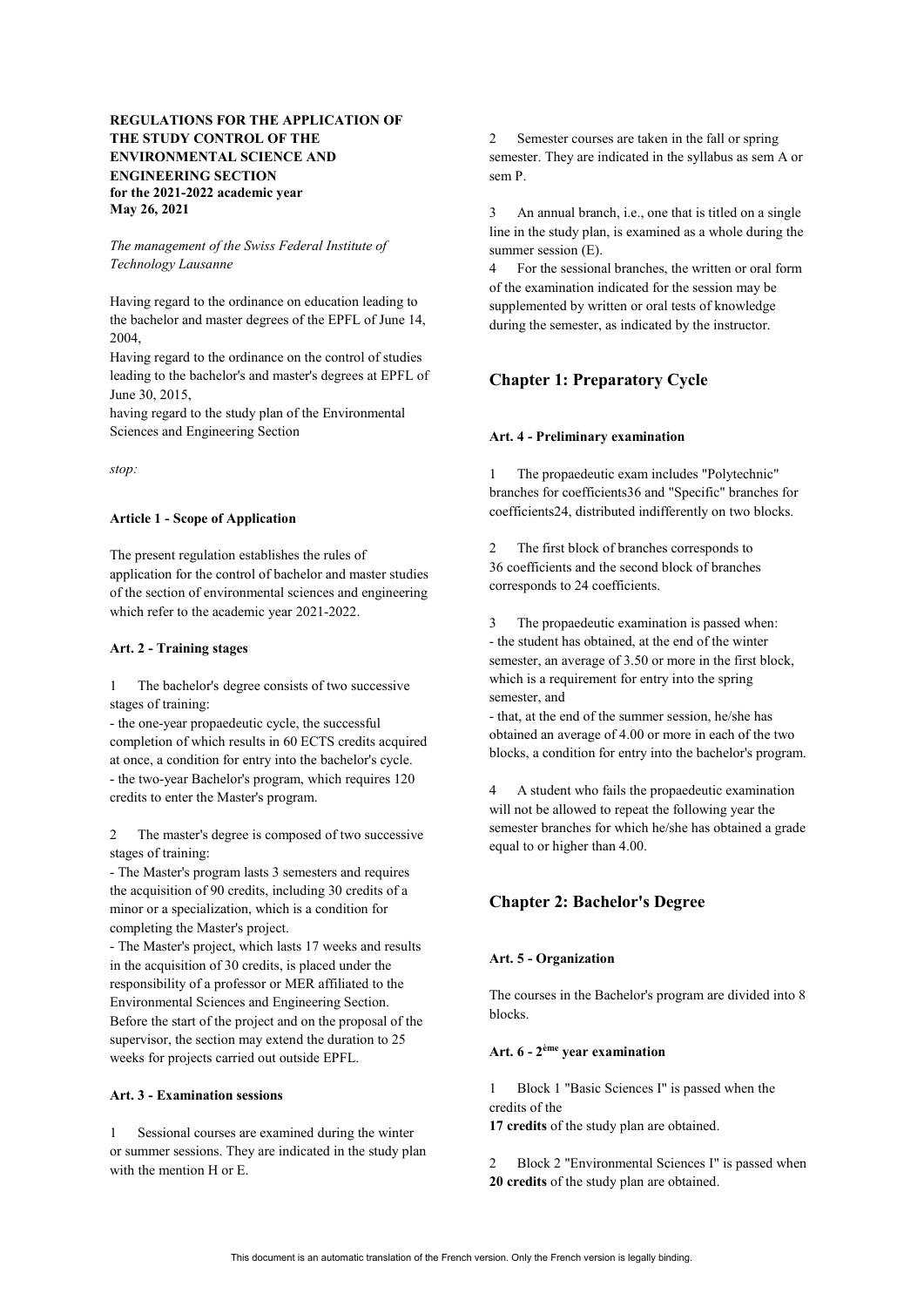Block 3 "Engineering Sciences I" is passed when **15 credits** of the study plan are obtained.

#### **Art. 7 - 3ème year examination**

1 Block 4 "Basic and Environmental Sciences II" is passed when the **credits22** of the study plan are obtained

Block 5 "Engineering Sciences II" is passed when at least **credits21** of the study plan are obtained.

Block 6 "EIS Electives" is passed when **9 credits** of the study plan are obtained. If the number of credits presented exceeds the required number, the average of the block is calculated on the basis of all the branches examined.

4 Upon request, students may take one or more courses (excluding SHS) in the Bachelor's program of another EPFL section. The student's choice must be justified and approved in advance by the section.

# **Art. 8 - Common examination of the 2nd and 3rd year**

1 Block 7 "Projecting Together" is passed when the **8 credits** of the study plan are obtained.

2 Block 8 "SHS and MGT transversal" is passed when the **8 credits** of the study plan are obtained.

### **Chapter 3: Master Cycle**

#### **Art. 9 - Organization**

The master's degree courses are divided into :

- 1 block of "Core courses" leading to **20 credits**, including SHS teaching,

- 1 block of "SIE specific courses" leading to **25 credits**,

- 1 group "SIE optional courses" for a total of **45 credits**.

#### **Art. 10 - Options**

1 In the "SIE optional courses" group, the student can choose branches offered by the EDCE doctoral school, other EPFL sections or other academic institutions for a maximum of credits. 9

2 The student must justify his/her choice of options outside the section and have it endorsed by the section.

#### **Art. 11- Specializations and minors**

1 In order to deepen a particular aspect of his or her training or to develop interfaces with other EPFL sections, the student must follow the training offered in the framework of a specialization of the Environmental Sciences and Engineering section or a minor included in the EPFL offer.

2 The specializations offered by the section are as follows:

> AChemical and Environmental Bioprocess BWater, Soil and Ecosystems Engineering CMonitoring and Modeling of the Environment

3 The specializations consist of certain "Specific courses" and "Optional courses" chosen by the student from a list mentioned in the study plan.

4 For a specialization, branches not included in the official list of the section may be chosen by the student with the prior agreement of the section.

5 The selection of courses that comprise a minor is made with the Environmental Science and Engineering

section and the minor chair. The "Environmental Science and Engineering" minor may not be selected.

6 The student announces the choice of a specialization or a minor to his or her section no later than the end of the first semester of the Master's degree.

A minor or specialization is successful when a minimum of 30 credits are earned from the endorsed branches. The student who has chosen a minor must take the balance of the options (15 credits) in the "SIE optional courses" group.

8 If the minor is dropped during the course of study, the Environmental Science and Engineering section determines the number of validated credits to be transferred to the option group.

#### **Art. 12 - Examination of the master cycle**

The "Core courses" block is passed when the **20 credits** of the study plan are obtained.

2 The "SIE specific courses" block is passed when **25 credits** of the study plan are obtained.

3 The "SIE optional courses" group is passed when **45 credits** are obtained.

4 Students who choose the Territorial Development and Urban Planning minor must acquire a minimum of 30 credits from among the subjects proposed by the study plan for the minor. He/she may validate only one teaching unit within the framework of this minor.